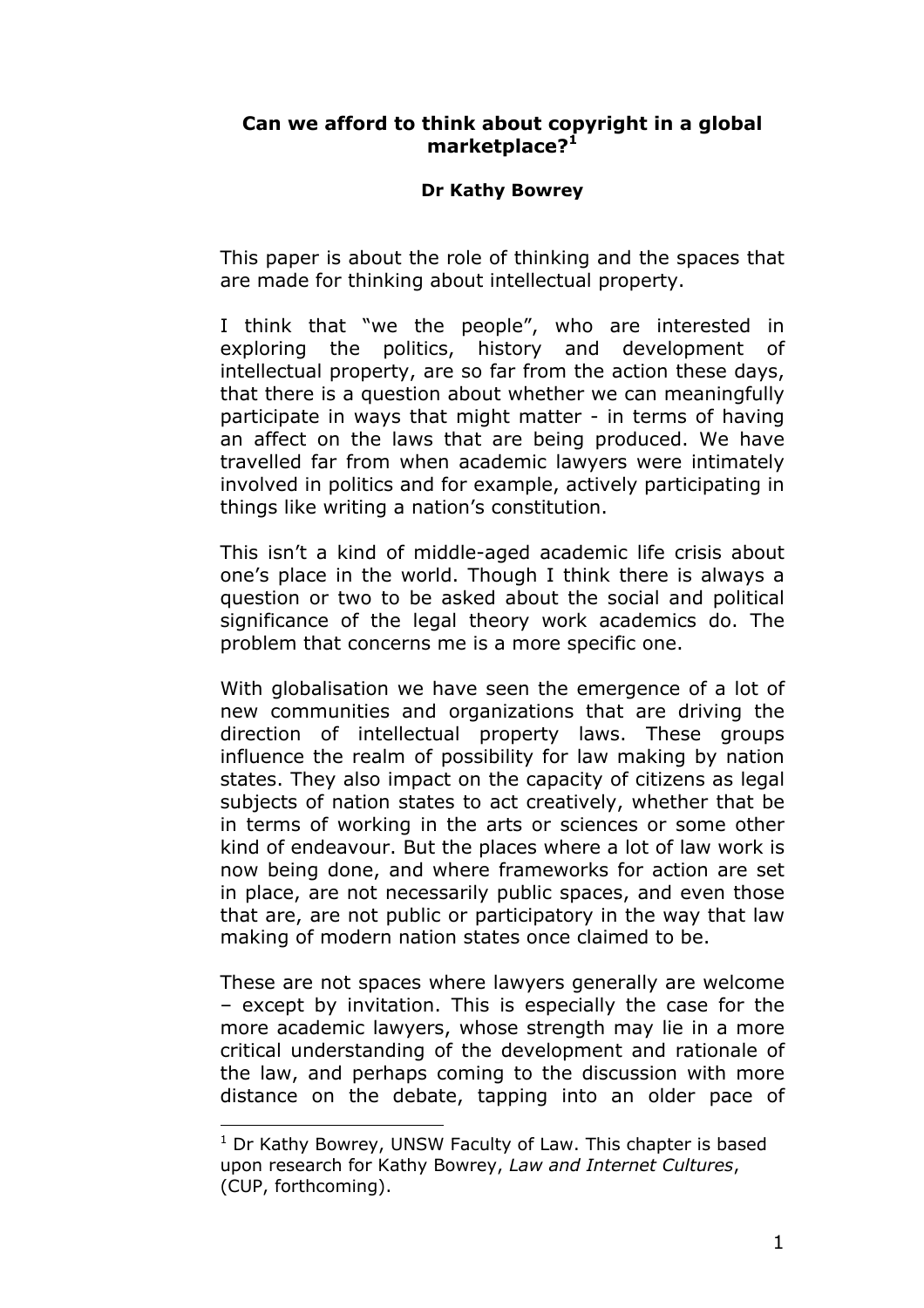change and time. The time frames for discussion in these spaces are short, both in terms of the time allotted for discussion and in terms of the immediacy of the focus.

There is a lot of suspicion about whether academic types have any useful or relevant expertise. Attempts to bring broader questions about law into debates, and in particular the asking of deeper questions about agendas that are being set reflecting on the social, cultural or economic costs associated with choices that are being made, is often seen as divisive activity - as individuals trying to take over or corrupt the agenda, or as grandstanding, trouble making or more simply as getting discussion off the point.

# **The new theory spaces**

The spaces where intellectual property law is being discussed, and in both a technological sense and a policydirection sense being made includes:

• engineering communities like *The Internet Engineering Task Force (*IETF) and W3C World Wide Web Consortium (W3C) - responsible for developing technical standards for the internet;

• open source communities and corporations like IBM, Sun Microsystems, Red Hat, Suse Linux, Novell - who establish global licensing conditions;

• proprietary multinational corporations like Microsoft, Time-Warner, Walt Disney, Sony, Seagram, Bertelsmann, News Corporation, Viacom and related industry organizations, or as some people prefer to call them cartels, such as the Recording Industry Association of America, Motion Picture Association of America, Business Software Alliance - that create their own technological forms of regulation, consumer contracts, lobbying for rules, and litigating to change the status quo;

• trade negotiators - whose work is largely conducted in secret on behalf of national governments, leading to agreements that direct national law reform agendas;

• globalised lawyers and economists representing nation states in global forums like ICANN and WIPO and involved in negotiating other international agreements;

activists, users and consumers - who, by their communication practices and technological behaviour indirectly influence legal policy and the legal strategies of others.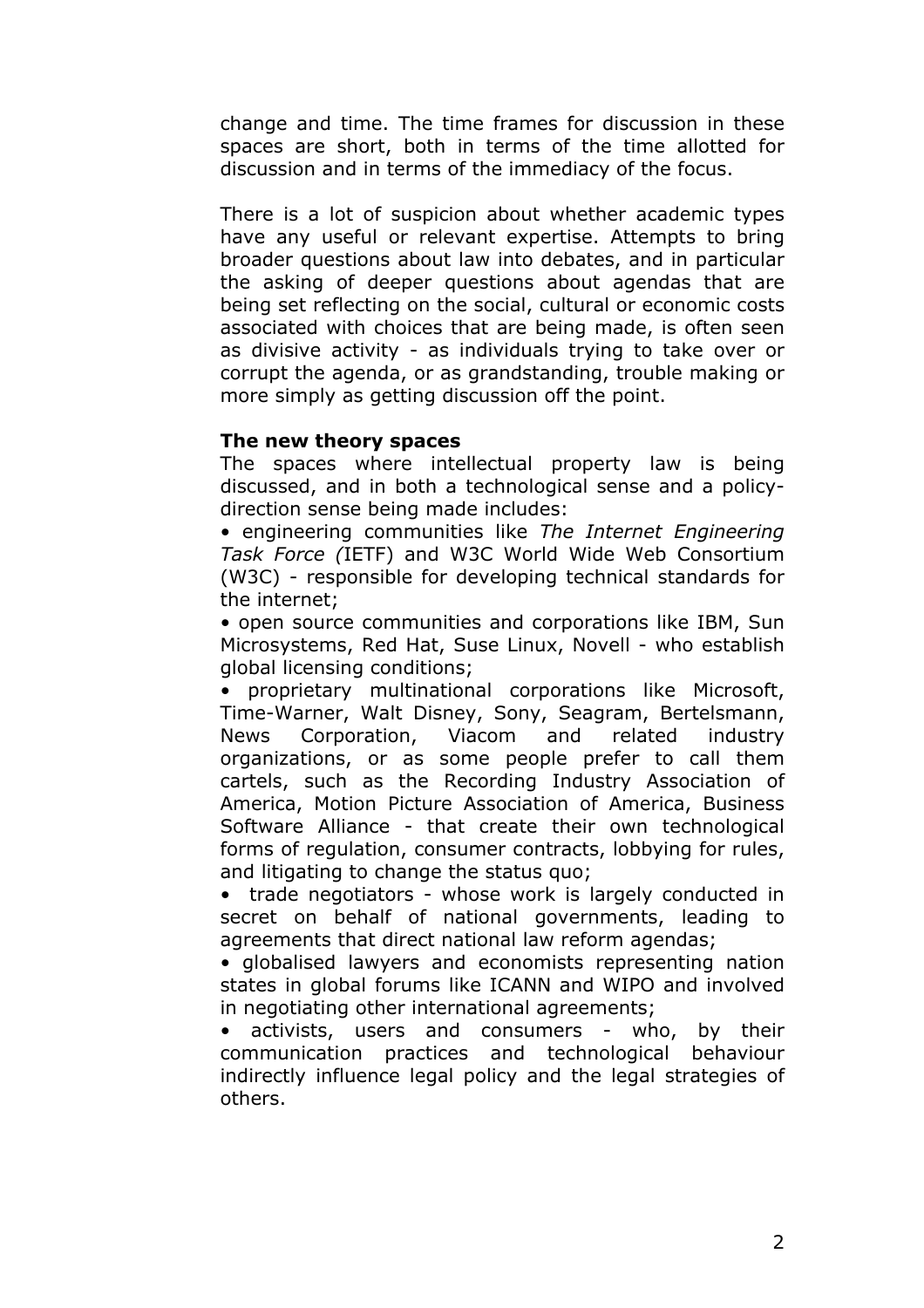We are used to thinking that intellectual property theory is something that primarily some academics and students do. But this is a mistake.

#### **Delivering the message**

All of these groups are involved in changing the face of intellectual property in practice, and they are very aware of the ambit of their power for doing this. The groups have very different agendas and ambitions. Even within organizations and communities there are radically different politics, strategic alliances, competing economic agendas. But the groups are similar in the specificity of their respective interests and focus, the preoccupation with achieving particular immediate goals, and a lack of concern for history or interest in opening up discussion about the longer term implications of their own decision making and impacts on others.

We share some of the modes of communication – email; professional papers; discussions and conferences; private consultancies and invitations; postings to online discussions and newlists. But we academics tend to be rather insular with our discourse, whereas they are peddling theory primarily for general public consumption. They have a bigger audience than academics generally.

These groups do theory differently to us. They are all very interested in what intellectual property can and can't do for them. They adopt strong views on the merits and deficiencies of the current laws. They moralize about the interests served by the laws. They are politically active and use the media to grab attention. They write press releases, actively lobby and work hard to have their views aired in business, technology and culture news lists and magazines, and the stories recirculate on radio, television and in newspapers.

So how do the groups mentioned above discuss intellectual property and deal with it? What do they think these laws are all about? How are they using theory?

# **Technical communities**

For technical communities the legal focus has overwhelmingly focussed on debate about the way copyright and patent can obstruct open source innovation. But it is not a simple matter of dividing the computer engineering world into open source versus proprietary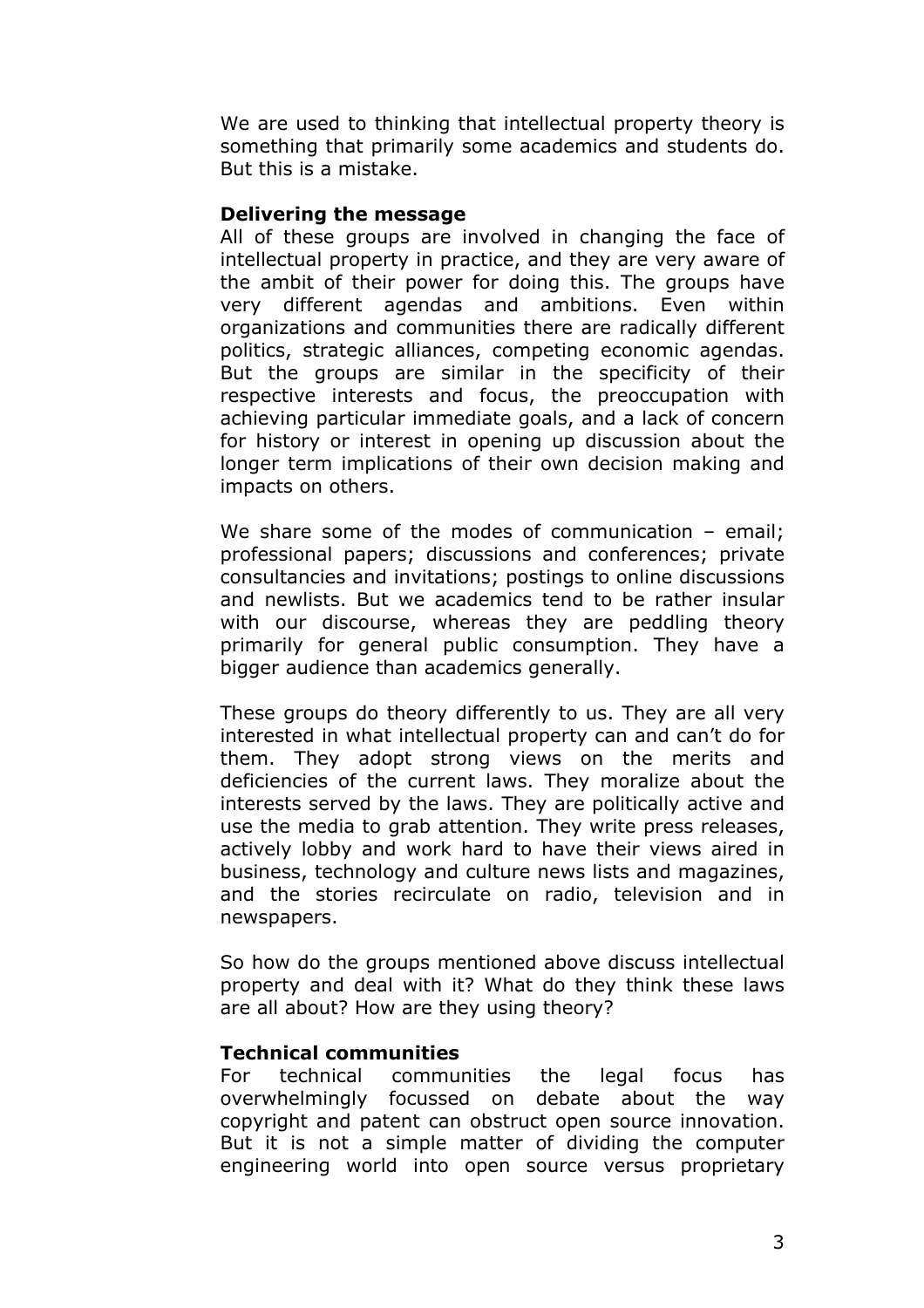camps. There is not a clear free public domain/private profit divide. A lot of prominent open source corporations also freely discuss the need to maintain their patent portfolios. They claim patenting is an essential strategy to combat potential litigation by small start-up companies and other opportunists with broad patents, as well as for use in defending actions brought by large proprietary corporations. There are also issues about corporate responsibility to share-holders and concern about the need to be able to demonstrate protection of intellectual property assets, even though open source companies may have a different approach to commercialisation and licensing than proprietary companies. Describing these attitudes to law simply is not easy.

The *Internet Engineering Task Force (IETF)<sup>[2](#page-3-0)</sup>*  an organization that develops internet standards describes itself as an open, self-governing community. Here 'open' refers to both the capacity for anyone interested to participate in agenda setting and decision making in Working Groups, and to the objective of the activity – that is maintaining the interoperability of the internet architecture. The primary objective is to recommend technological best practice, and although they have no direct power to enforce recommendations about how things should be done, systems administrators, ISPs and the like, tend to treat the recommendations as if they were mandatory rules to be obeyed.

The IETF has seen a lot of debate about intellectual property policy.<sup>[3](#page-3-1)</sup> They take a copyright-free and no inconfidence stance on postings to working groups and related activity to developing standards, because to do otherwise would conflict with their ethos of open and collaborative discourse. Patents pose a bigger problem. If patented technology is part of an internet standard, what might that mean for other developers? On the other hand, lots of developers work for proprietary companies. If patented contributions are ignored, you could be shutting out the best. Their current policy is not to shut their eyes to patented technology, but only to include it in a standard if the IETF can obtain an assurance that a reasonable and non-discriminatory (RAND) license will be available to users.

<span id="page-3-0"></span><sup>&</sup>lt;sup>2</sup> see http://www.ietf.org

<span id="page-3-1"></span><sup>&</sup>lt;sup>3</sup> See IETF Intellectual Property Rights Notices [http://www.ietf.org/ipr.html.](http://www.ietf.org/ipr.html)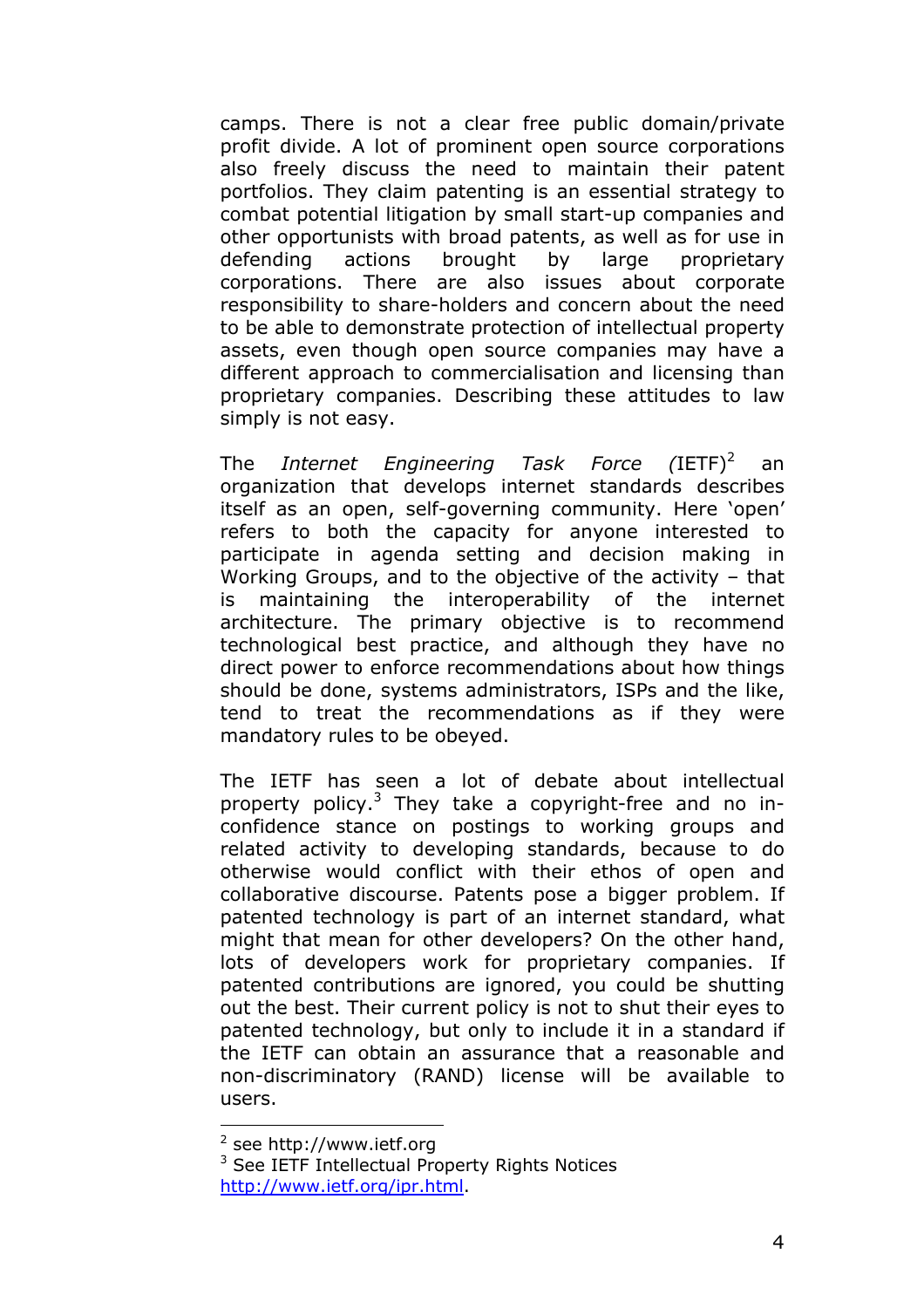The W3C World Wide Web Consortium  $(W3C)^4$  $(W3C)^4$ , a member based organization that also recommends internet standards prefers a royalty free approach, to ensure low cost entry for new technology developers, and to try and keep the focus on the best technical solution, uncorrupted by mercenary interests.

Though both groups take differing lines on patenting, these internet engineering communities share a concern that law can create obstacles that hinder the development and use of the best technology. They don't get tied up with detailed discussions about why or when law can cause a problem. Law is understood a lot more instrumentally, probably reflecting the corporate background in which many of them come across law and lawyers. The references to law in theory – its origins and purpose - are really very abstract. There are often quite totalising claims being made about the interests that law serves. And these accompany very, very specific references to technical discussions about the merits or otherwise of a particular patent claim and the prior art, and lead to concerted efforts to get rid of the patent.

There is little space available for broader, or more contextual, in depth inquiries into law because there is generally resentment about the need to engage with law and its structures at all. These communities basically see their tasks as engineering technical. They have a grasp of law as being legal technical. They understand the economic realities that bring these two fields of expertise together. But they don't really want to linger at the interface, any more than execution of their tasks obliges them to. Perhaps antipathy to law comes into the picture because the main reason they have to pay attention to legal claims is the reality of the coercive power of the state.

In open source communities and corporations there is more debate about the politics of intellectual property laws. But again, it is not clear, especially when you put to one side the largest open source developers like IBM or Sun Microsystems with separate legal divisions, that the way these people see law, and the way we as academics see law, has much in common. Open source licensing is still advocated in some quarters as primarily an anti-

<span id="page-4-0"></span><sup>4</sup> See http://www.w3.org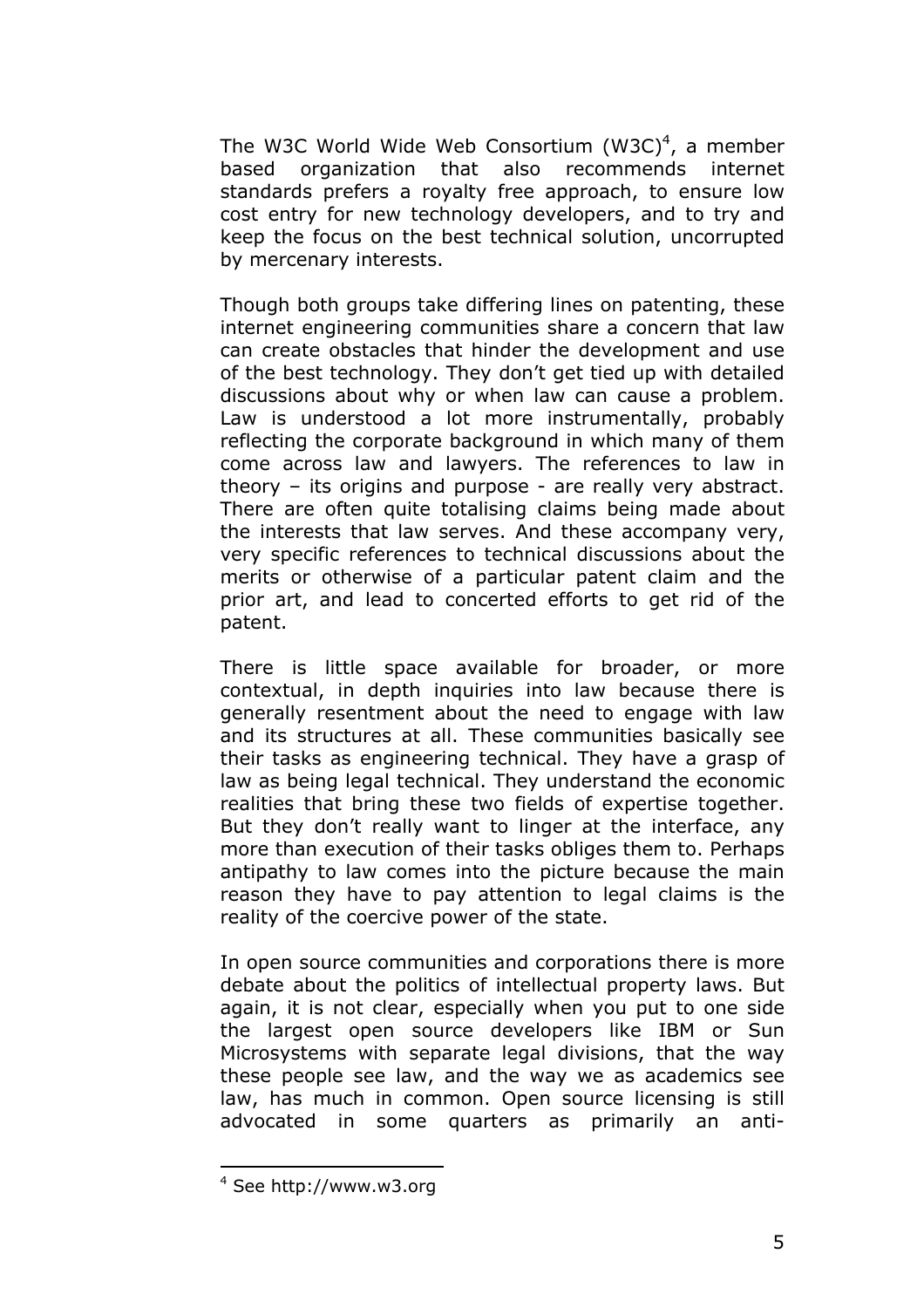property/anti legal regulation position. The licenses are seen as supporting a law/free speech nexus, rather than a law/private property claim.

But for a lawyer, obviously these open source licenses are still parasitic on both the statutory definition of copyright rights and contract law if they are to be formally enforced. It is not really possible to sever the property power from the law, even though in spirit the licenses might embody a different commercial sensibility to the private interest/individualist norm of copyright. And in all the U.S. litigation where the constitutional public domain side of copyright has been asserted, this argument has been trounced by the law's preferential treatment of private property. So the notion that open source licenses can embody a participatory form or practice of civic-based legal autonomy, severing the copyright ties to private property in pursuit of a technical form of free speech, seems legally questionable, especially in the current climate.

But this jurisprudential reality seems to be of little interest to many in the open source world. The presumption remains that radically new interests can be defined and a new copyright history made by innovative licensing. Whilst enforcement might ultimately mean reliance on the courts, there is a strong faith in social regulation within the community – a preference for biopolitics - to secure legal objectives. And in most cases court has not been necessary to resolve disputes over licenses.

There is an interest in sectors of the open source community in theory, but really only of an ideological kind. Unless we are going to show how the coercive mechanisms of law can be made to work for them – by filing things like amicus briefs, supportive of their free speech agenda – the open source community is not very interested. More complicated arguments are treated as pessimistic voices of doom by non-believers, that if allowed to circulate will only create doubts and spread insecurities. Talking critical theory only undermines the project of open source identity building. Because the model of innovation is collaborative and community based, a lot of energy is expended in maintaining and reinforcing the values and norms of the community. There is little interest in letting people in who are likely to disrupt that social project and cast doubts about the life and values of open source.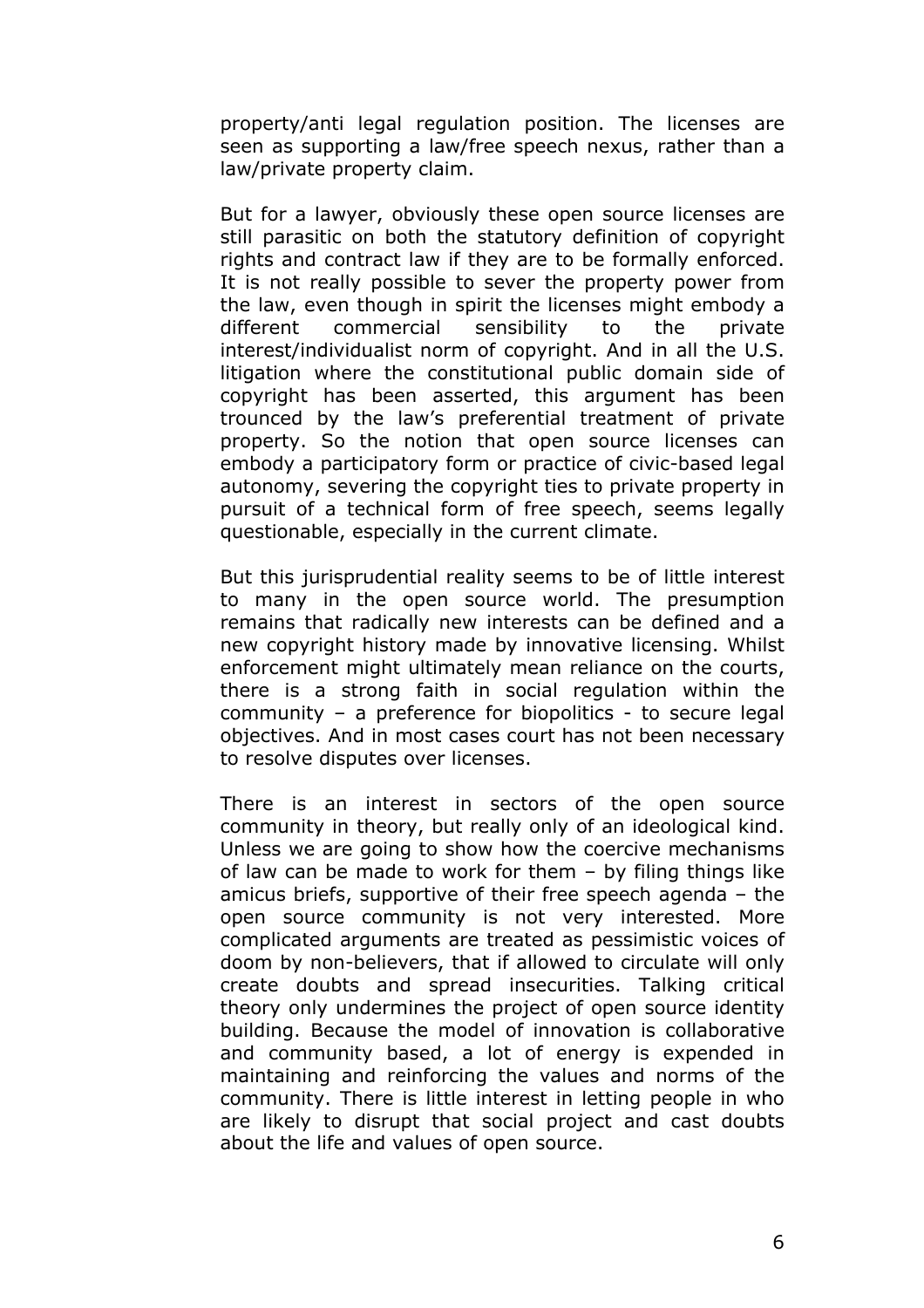Unfortunately this also means that there are missed opportunities, not just for encouraging reflection within the open source communities. Because legal discussion is rather limited, there is a failure to connect with different technical communities that share similar concerns about the effect of intellectual property laws on progress and for the broader social ramifications of the laws.

There are obvious similarities in the calls for the importance of ensuring a strong public domain in computing, to calls for protecting the public domain in biotechnology and in regard to ensuring access to essential medicines. Developing countries see the links. But it is probably also the case that there are similar structural features in the megascience $5$  largely conducted across developed countries, that has fed demand for changes to the model of innovation presumed as sensible in the nineteenth century. The size, scale, tasking and modes of communication of these mega science projects defy the individualist and centralised control logics that underpin the old intellectual property laws. In political terms alliances could be formed to help make complaints from scientists from both communities about intellectual property laws appear less marginal, only relating to concerns of the leftfringe.

#### **Multinationals corporations**

 $\overline{a}$ 

A number of recent books<sup>[6](#page-6-1)</sup> have outlined, in the context of globalisation, how closely furthering the national economic interest has come to be identified with supporting the wealth creation strategies of big business. As Braithwaite and Drahos's study summarised it,

*Our data have demonstrated the unsurprising conclusion that many different kinds of actors have played important roles in the globalisation of business regulation. Some might read the data selectively as demonstrating the death* 

<span id="page-6-0"></span><sup>&</sup>lt;sup>5</sup> This is discussed by Peter Galison in relation to astrophysics in his "The Collective Author" in (eds) M. Biagioli & P Galison, *Scientific Authorship. Credit and Intellectual Property in Science*, (Routledge, 2003) at 325.

<span id="page-6-1"></span><sup>6</sup> See for example, John Braithwaite & Peter Drahos, *Global Business Regulation*, (CUP, 2000); Peter Drahos with John Braithwaite, *Information Feudalism: Who Owns the Knowledge Economy?*, (Earthscan, 2002); Jessica Litman, *Digital Copyright,* (Prometheus Books, 2001); Susan Sell, *Private Power, Public Law : The Globalization of Intellectual Property Rights,* (CUP, 2003).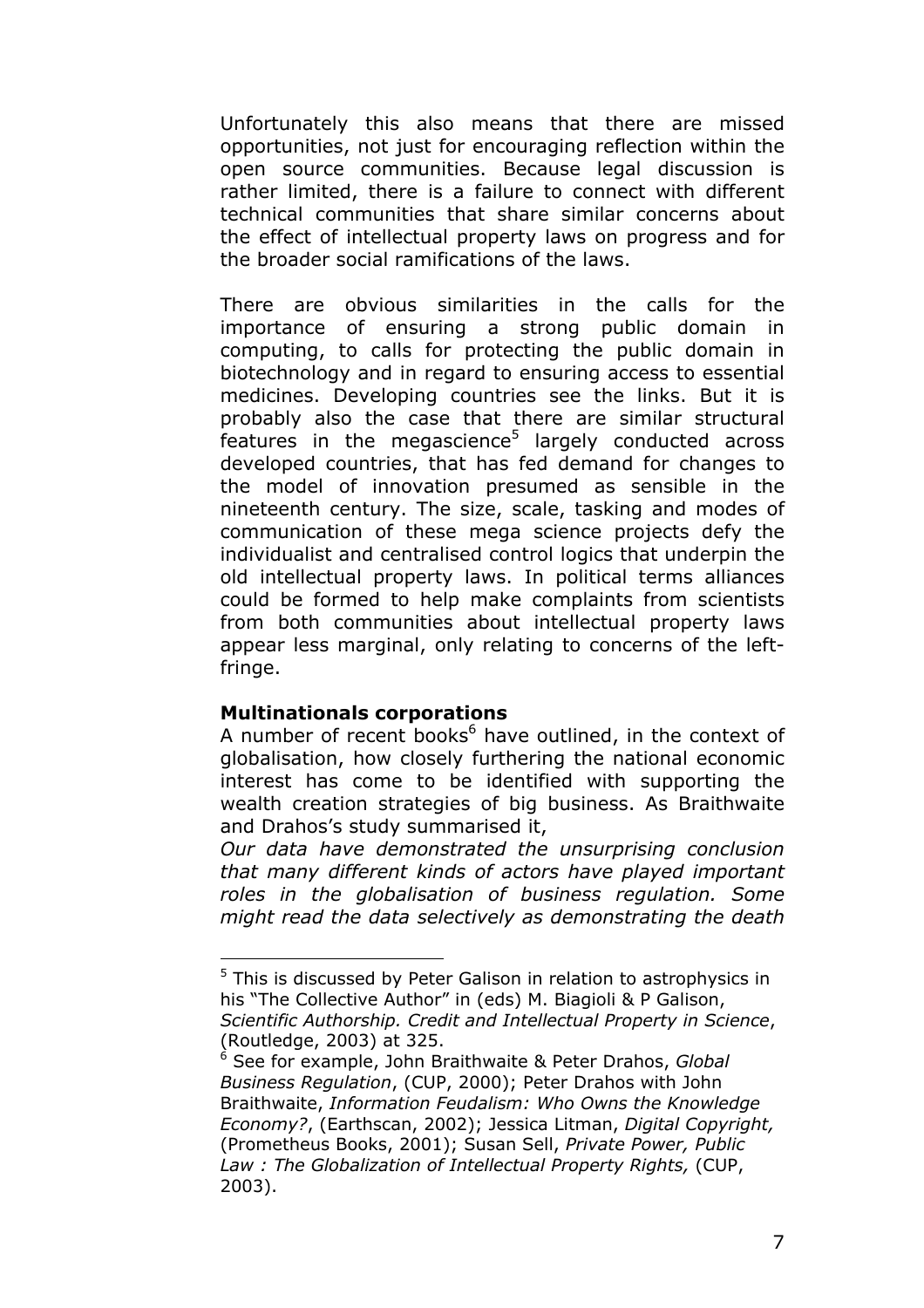*of the nation-state. This would be an erroneous reading…if we asked the crude question, 'which is the type of actor that has had the greatest influence?', the answer is fairly clearly the nation-state. If we ask which single actor has had the greatest influence, that answer is even clearer – the US state.* 

*What has changed is the nature of state power…In the era of information capitalism and the new regulatory state, control from the nation's territory of abstract objects like patents is crucial to building the nation's wealth, as is embedding global principles of regulation that suit the wealth creators from the state's territory."[7](#page-7-0)*

For the multinationals, there is little to be gained by strong references to the heritage and origins of laws. The game is law reform and stronger laws, to suit the new global markets. So theory is fabricated and trucked in, to the extent that it serves that agenda.

Though the examples I want to talk about relate to Australia, I don't think the mechanisms described about the way global law advances, are unique to us.

In Australia we have seen things like reports commissioned by the Motion Picture Association (MPA) $\delta$  – which somehow dropped the common reference to it being the Motion Picture Association *of America* in the acknowledgement – advocating for a copyright term extension. The report states it is supported by Australian collecting societies.<sup>[9](#page-7-2)</sup> The report presents Australian law as based in incentive theory. It quotes William Landes, Richard Posner and Marci Hamilton as supporting the need for quantitative economic data to determine the law. There is a pseudo-even handed testing of the economic assumptions pro and against

<span id="page-7-0"></span><sup>7</sup> John Braithwaite & Peter Drahos, *Global Business Regulation*, (CUP, 2000) at 475.

<span id="page-7-1"></span><sup>&</sup>lt;sup>8</sup> The MPA represents seven international producers and distributors of theatrical motion pictures, home video entertainment and television programming. Its members are Buena Vista International, Inc (Disney, Touchstone and Hollywood Pictures), Metro-Goldwyn-Mayer Studios Inc. (MGM and United Artists), Paramount Pictures Corporation, Columbia TriStar Film Distributors International, Inc. (Columbia Pictures and TriStar Pictures); Twentieth Century Fox International Corporation; Universal International Films, Inc., Warner Bros. (Turner, New Line, Castle Rock).

<span id="page-7-2"></span><sup>&</sup>lt;sup>9</sup> See Allen Consulting Group. Copyright Term Extension. Australian Benefits and Costs, July 2003. Available from www.allenconsult.com.au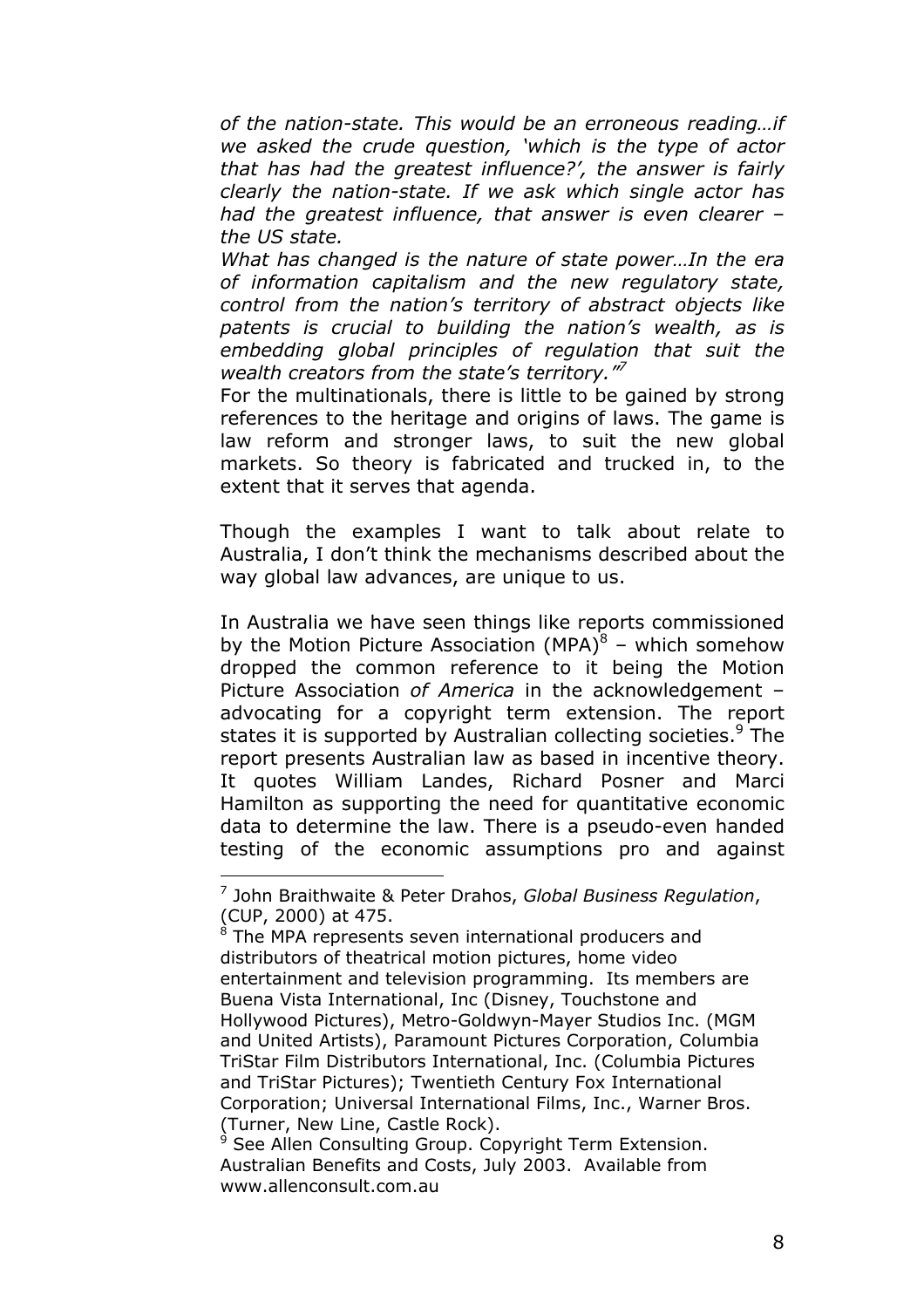extension and attempts to quantify the public domain. Curiously the argument that extending the term reduces the public domain is rebutted on the grounds that the "extra incentives provided (by extending the term) will enlarge the public domain". And whilst at the end of the day the economists fall back to the safe ground that no definitive assessment of costs and benefits is possible there will be costs, there will be benefits - in the interest of harmonisation we should extend our term. Oddly there is no reference to balance of trade issues, about which there are clear statistics, and which clearly show the direction and lack of benefits to Australia. There is also no reference to the economic analyses put in the Eldred case.<sup>10</sup>

Since when has Australian copyright law been based in incentive theory? The relevant constitutional power and the legislation certainly don't mention it. You would have to spend a lot of time looking for any case law that even implicitly refers to that. Australian jurisprudence is largely still couched in the language of protecting individual private property rights without making any reference to a need to justify this. It is really rare for social rationales to unambiguously appear anywhere in Australian copyright law. I have never seen a copyright judgement refer to the need to balance economic costs and benefits, as an efficacy test that legitimates the law. One of the hazards of writing critical jurisprudence about Australian case law is that theoretically it is quite impoverished. You really have to delve to find any meat to deconstruct or debate, though it is relatively easy to find contradictions, inconsistencies and misstatements of Anglo history. It is difficult to find justifications and intelligent discourse about the development of the law. However it is hard to dispute that what jurisprudence there is, is grounded in protecting individual private property rights. It is not abound with discussion of economic costs and benefits.

#### **Empire**

 $\overline{a}$ 

The timing of the MPA's and the collecting societies' report coincided with the beginning of negotiations over the Free Trade agreement with the USA. The US have commented widely about their desire to change aspects of our copyright laws. One of the US objectives is to:

• *seek to enhance the level of Australia's protection for intellectual property rights beyond TRIPS in new* 

<span id="page-8-0"></span> $10$  There is a useful critical summary of the report in Lessig's blog at http://www.lessig.org/blog/archives/001522.shtml#001522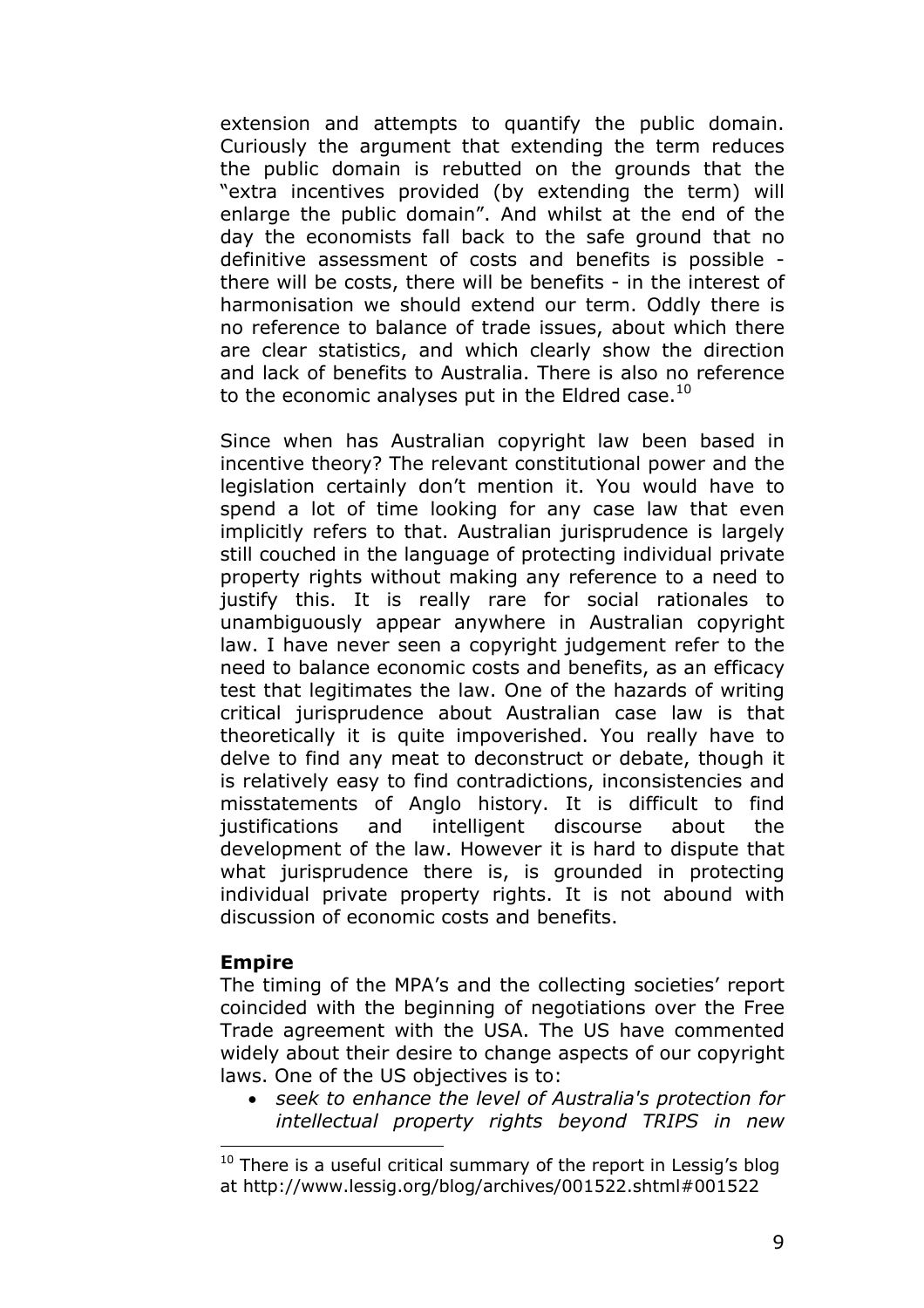*areas of technology, such as Internet Service Provider liability.* 

Another is to:

• *seek to strengthen Australia's domestic enforcement procedures, such as increasing criminal penalties so that they are sufficient to have a deterrent effect on piracy and counterfeiting.* 

American references to the supposedly "weak" Australian laws were reported in the press earlier in 2003. But there was no local response reported. In the second media briefing, US Chief Negotiator Ralph Ives says:

*In many areas, the US and Australia protect those types of intellectual property the same, and in other areas we maybe use a different approach but achieve the same objective. That's the type of discussion we're currently having. But the fundamental objective, I think both countries have, is to provide a high level of protection for intellectual property.[11](#page-9-0)*

The text of negotiations and the submissions made by Australian stakeholders to the government about copyright law are not publicly available. There is a suspicion that the agreement will include a term extension. At the moment the Opposition Parties are arguing that any agreement reached needs to go before the Senate where the minor parties have the balance of power. However the Conservative Government is treating the suggestion that there should be public debate in Parliament about the policies as a naïve and preposterous suggestion.

The free trade negotiations have also coincided with our three year review of the digital agenda copyright laws. Now this review might have seemed like a good idea originally, given the pace of change that was anticipated, but in fact in the three years since the new laws, there had been surprisingly little change in the delivery of copyright content by the entertainment industries. Despite an incredible demand for online music services for over five years, there were still none available in Australia when the review began. Our online music services have only appeared, and with very little fanfare, in December 2003. There has been a reduction in digital broadcasting services in the past few years, although at the same time there

 $\frac{1}{11}$ 

<span id="page-9-0"></span>http://www.dfat.gov.au/media/transcripts/2003/030523\_ausfta. html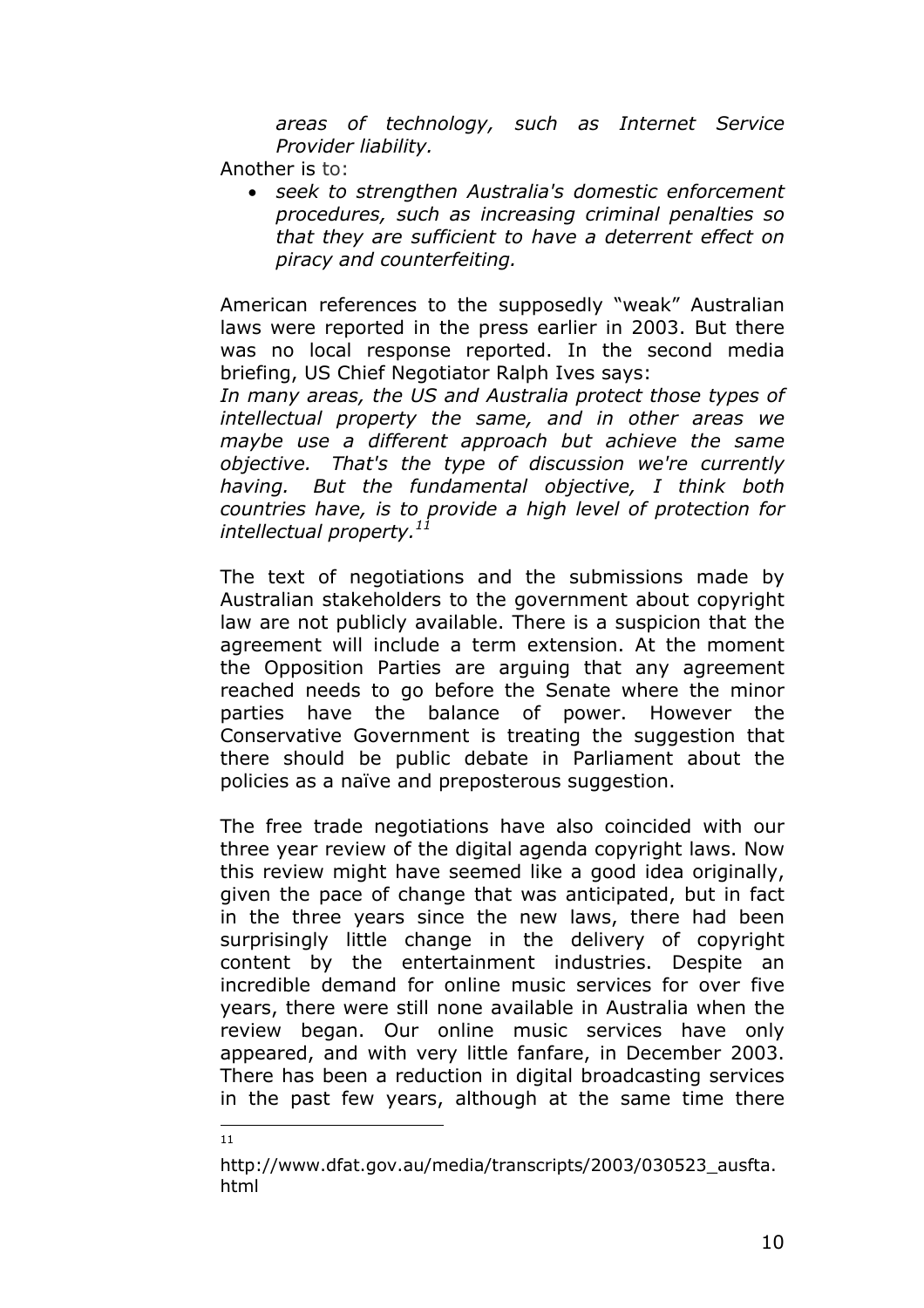remains continual hype about the exciting developments coming soon in the press.

The background to the digital review documentation notes the Attorney General as saying that "*we wish to ensure that an appropriate balance is maintained between the rights of copyright owners and the rights of copyright users under the Copyright Act."* 

However this motherhood statement was translated into objectives that have no consistent reference to balance and the rights of users as an objective of the review.

Review attention has been drawn to a consideration of far narrower concerns. These are expressed in the terms of pursuing efficiencies, practical enforcement, certainty and ongoing operations. There is a reference to consider the right of cultural and educational institutions to access material on reasonable terms, but these are also merely the concerns of corporate stakeholders.

"A high level of protection", to use the words of the US Chief negotiator, was the shared objective of US and Australian intellectual property laws. And seemingly without the need for US directions to the digital agenda reviewers about the issue, attention to the rights and interests of users and consumers has been displaced. These "stakeholders" have been cast out, perhaps as the casualties of the previous policy war - with what costs? The whole document is about consulting private stakeholders, preferably for the supply of economic data.

Now you might expect this specific kind of approach to law to underpin Free Trade talks. The usual constituency of a trade minister is big business. Only big business. But the actual constituency of copyright law interests is a fair bit broader than that. It also includes small business, artists and other creative types, the education sector, users generally, and consumers.

And even in relation to the free trade talks, as the Australian film industry has been arguing quite vocally, Australia has broader interests than simply trade liberalisation. Diana Crane has suggested that,

*Cultural policy can be viewed as the stage where power struggles are waged on the national and international levels to set global policies and priorities for cultural globalisation and to resist threats to the dissemination of national or*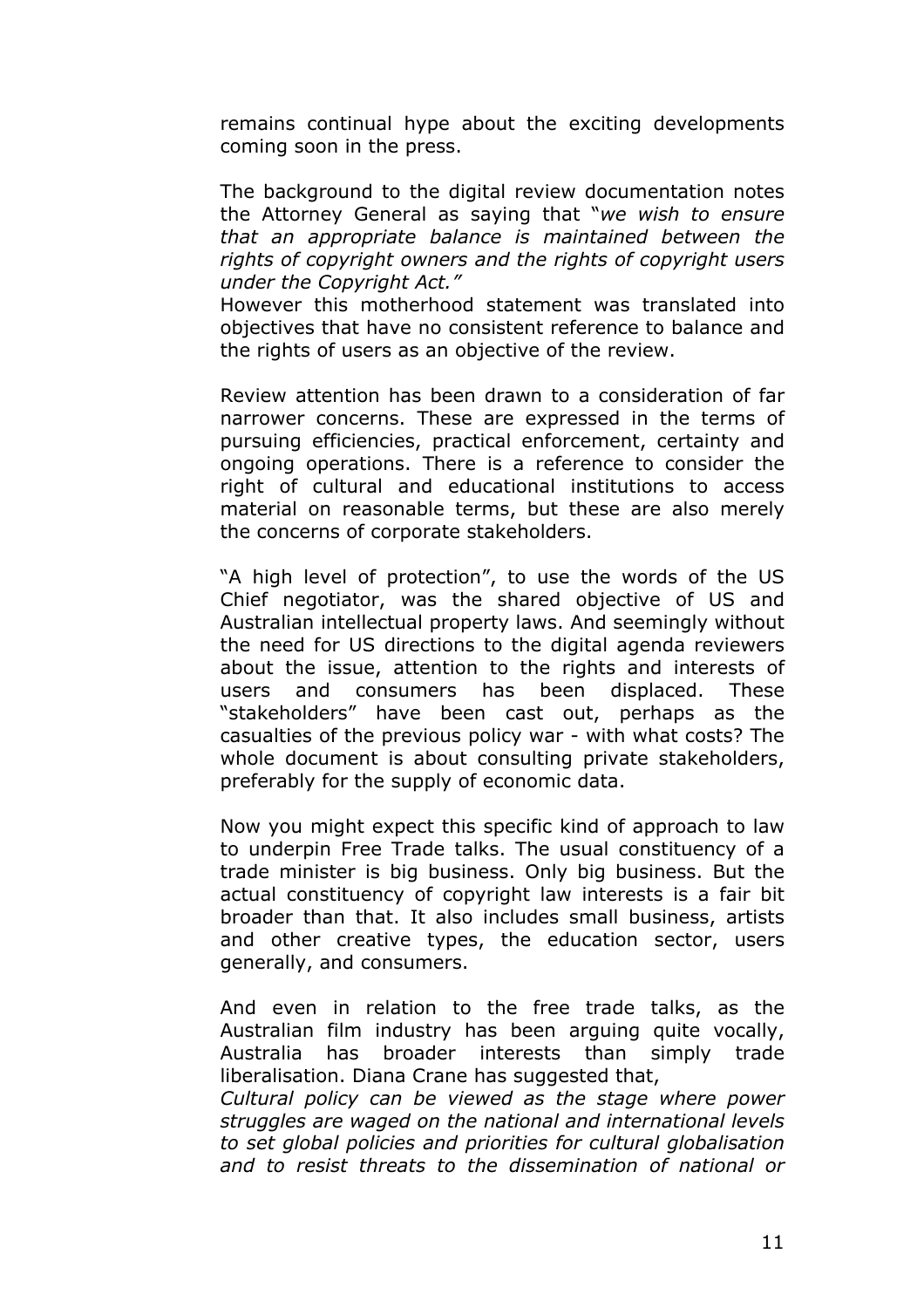*regional media…A country's success in responding to the pressures of cultural globalisation has major consequences for the future of the country's culture.[12](#page-11-0)*

The digital agenda review does not make reference to any cultural aspects of copyright law. It refers to the importance of "economic perspective". However, note that the reference here is only to a single school of economic thought, attributed to Richard Posner. So again in Australia we have the suggestion that our copyright law should be read through the eyes of a particular American economics.

There is theory in the reform program. But it is a very poor research strategy to adopt one narrow theory from a range of possible approaches – one that is disconnected from the history and development of our law, but popular with a major trading partner - and then ask for a supply of data, to be independently verified by the review's own economists, to prove the chosen theory to be true.

In *Empire*, Michael Hardt and Antonio Negri argue that,

*It seems to us, in fact, that today we participate in a more radical and profound commonality than has ever been experienced in the history of capitalism. The fact is that we participate in a productive world made up of communication and social networks, interactive services, and common languages. Our economic and social reality is defined less by the material objects that are made and consumed than by co-produced services and relationships. Producing increasingly means constructing cooperation and communicative commonalities.* 

*The concept of private property itself, understood as the exclusive right… becomes increasingly nonsensical in this new situation. There are ever fewer goods that can be possessed and used exclusively in this framework; it is the community that produces and that, while producing is reproduced and redefined. The foundation of the classic modern notion of private property is thus to a certain extent dissolved in the postmodern mode of production.* 

*…Private property, despite its juridical powers, cannot help becoming an ever more abstract and transcendental concept and thus ever more detached from reality.* 

<span id="page-11-0"></span><sup>&</sup>lt;sup>12</sup> Diana Crane, "Cultural globalisation from the perspective of the sociology of culture", International Symposium on Cultural Statistics, Montreal, 2002 at 11.

http://www.colloque2002symposium.gouv.qc.ca/h4v\_textcrane\_an.htm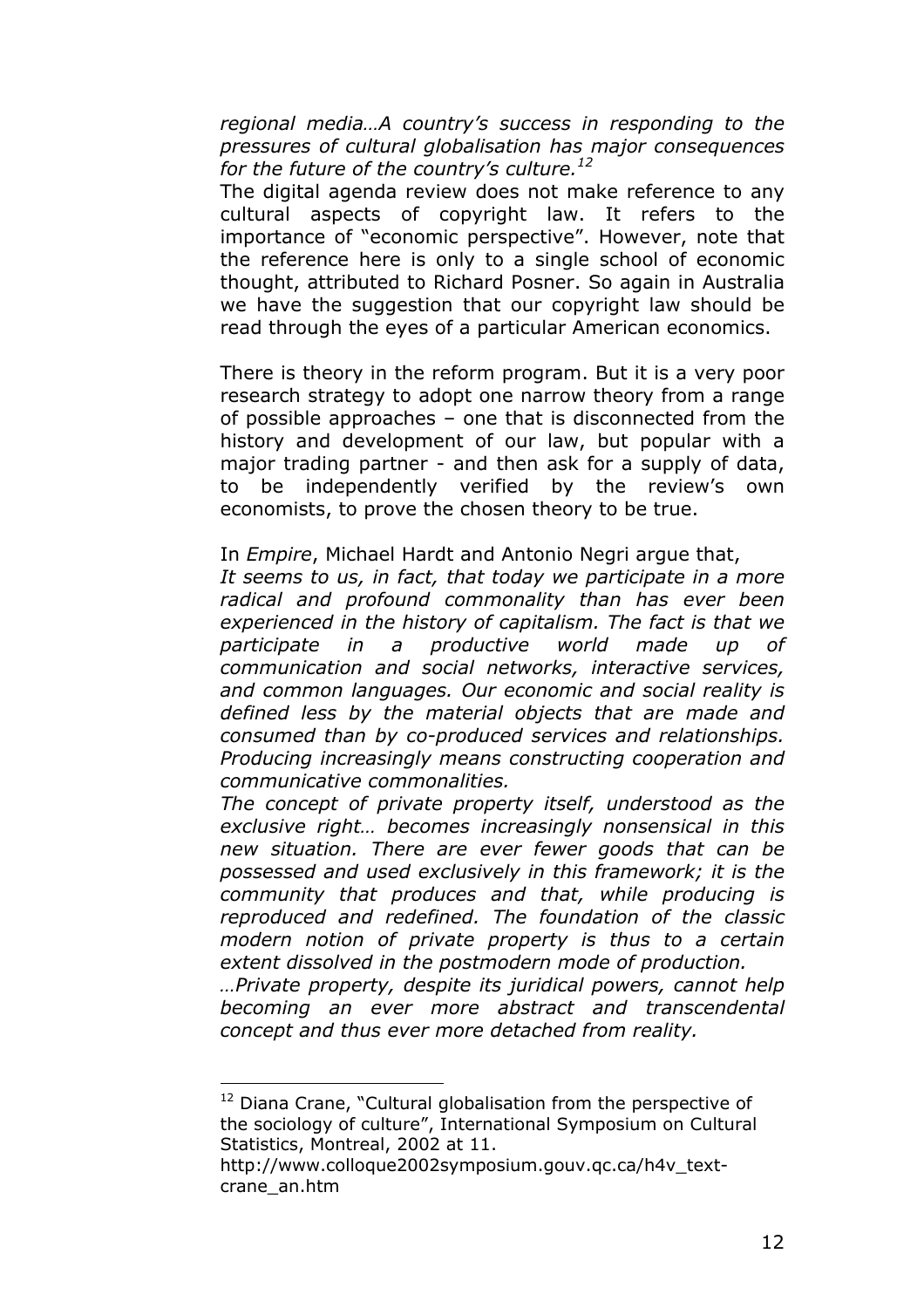*A new notion of the "commons" will have to emerge on this terrain…[13](#page-12-0)*

I don't understand why they make the assumption that the new economy, and the demise of private property as the foundation of the law, leads to the emergence of a commons. If you look at what is making an impact on the law making of nation states, the only commons that it taking hold in place of the traditional references to private property is the common language of Posnerian economics, especially in Australia.

I don't actually think it is a conversion of hearts and minds amongst lawyers that is leading us up this path. I think there are some true believers. But in the main, the interest in theory is servile and instrumental. Some Americans put this on the agenda, and as in other policy areas, we deal with it. Mainly we deal with it for short term gains that have little to do with the health of the cultural sector. It is a concession made in return for strategic positioning and leverage on other trade issues that the public understands have more immediate, observable consequences. For example, Australia has a pharmaceuticals benefit scheme whereby the Government subsidises the costs of essential medicines for consumers. This works by the Government negotiating wholesale prices for drugs associated with the scheme. Ignoring the social objective, the American pharmaceutical companies call this scheme a restraint on free trade. It is one of the most difficult issues for the free trade agreement as it is not a scheme that the government, coming into Election mode, can afford to abandon. But now murmurs are surfacing about a trade off in the form of Australia supporting moves to extend the patent term for pharmaceuticals and killing off the market for generic drugs.

In the current climate in Australia, intellectual property policy is not necessarily driven by intellectual property policy. It has to accommodate logics that relate to deals made for peripheral reasons. There is no space for any consideration of theory and for coherent policy direction.

But I still blame the lawyers. There is a subterfuge that comes with the harmonisation argument that I resent.

# **Globalised Lawyers**

<span id="page-12-0"></span> $\overline{a}$ <sup>13</sup> *Empire*, (Harvard UP, 2001) at 302.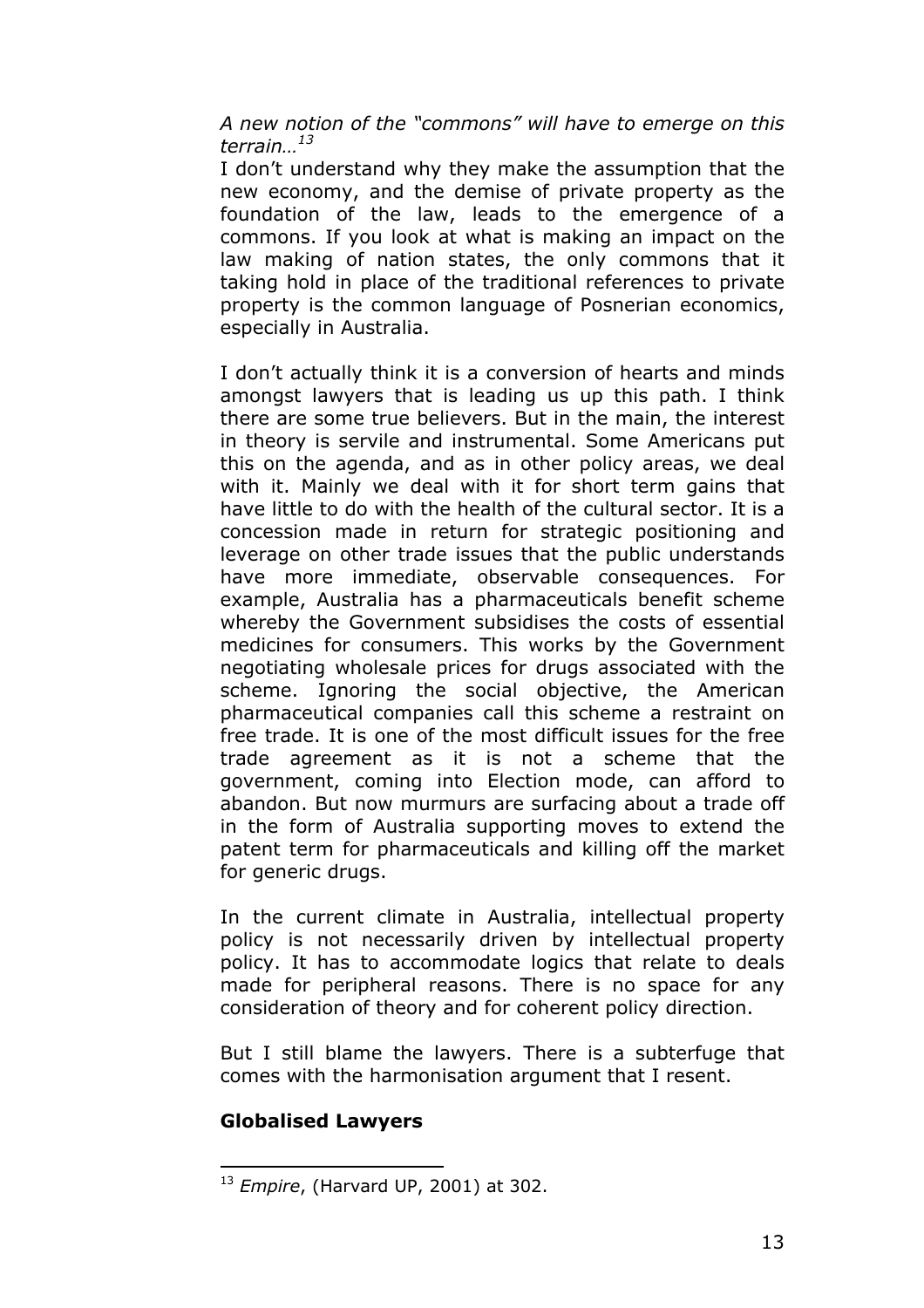The problem with the harmonisation argument is the suggestion that global law making is about the formulation of essential norms and principles. Yes, we have agreements that list minimum standards that create legal obligations to be complied with. But the reality is that these are rather empty norms. They are deliberately made vacant because of concern that to fill agreements with any more specific content would lead to them not functioning as a reflection of global exchange, but as simply a global proxy for US commercial interests. Nation states, other than the US, would rather not agree to that.

And as we have seen, bi-lateral agreements can supplement the necessary detail.

But globalised lawyers are then using references to the vacant norms to legitimate the more specific detail enacted in the bi-lateral agreements, and smooth the entry of those foreign demands into local intellectual property laws. They generate discourse that suggests not only that this harmonisation work has to be done, but suggest ways of accommodating the international norms that have little regard for the local jurisprudence. Instead the preference is to fabricate a new global jurisprudence that is deaf to history and to discussion of critical issues that might bring to the surface local cultural concerns about the direction of the law. With the copyright work largely paid for by the large media owners, the local lawyers act as agents of the nation-state, facilitating law reform that assists local penetration into new communications markets. In Australia this is likely to result in copyright laws that mimic the US in terms of owners rights, but absent any of the US users rights and reference to the balancing of these two concerns. We don't have fair use rights or home recording rights. Our collecting societies have said that as soon as it is technically feasible with home digital recording technologies, they will be hooked into the appliances in our lounge rooms, bedrooms, cars and offices with the meter running.

#### **Common Sense**

So what about activists, users and consumers? How have they been reacting to these political changes associated with globalisation?

Brendan Edgeworth has argued that,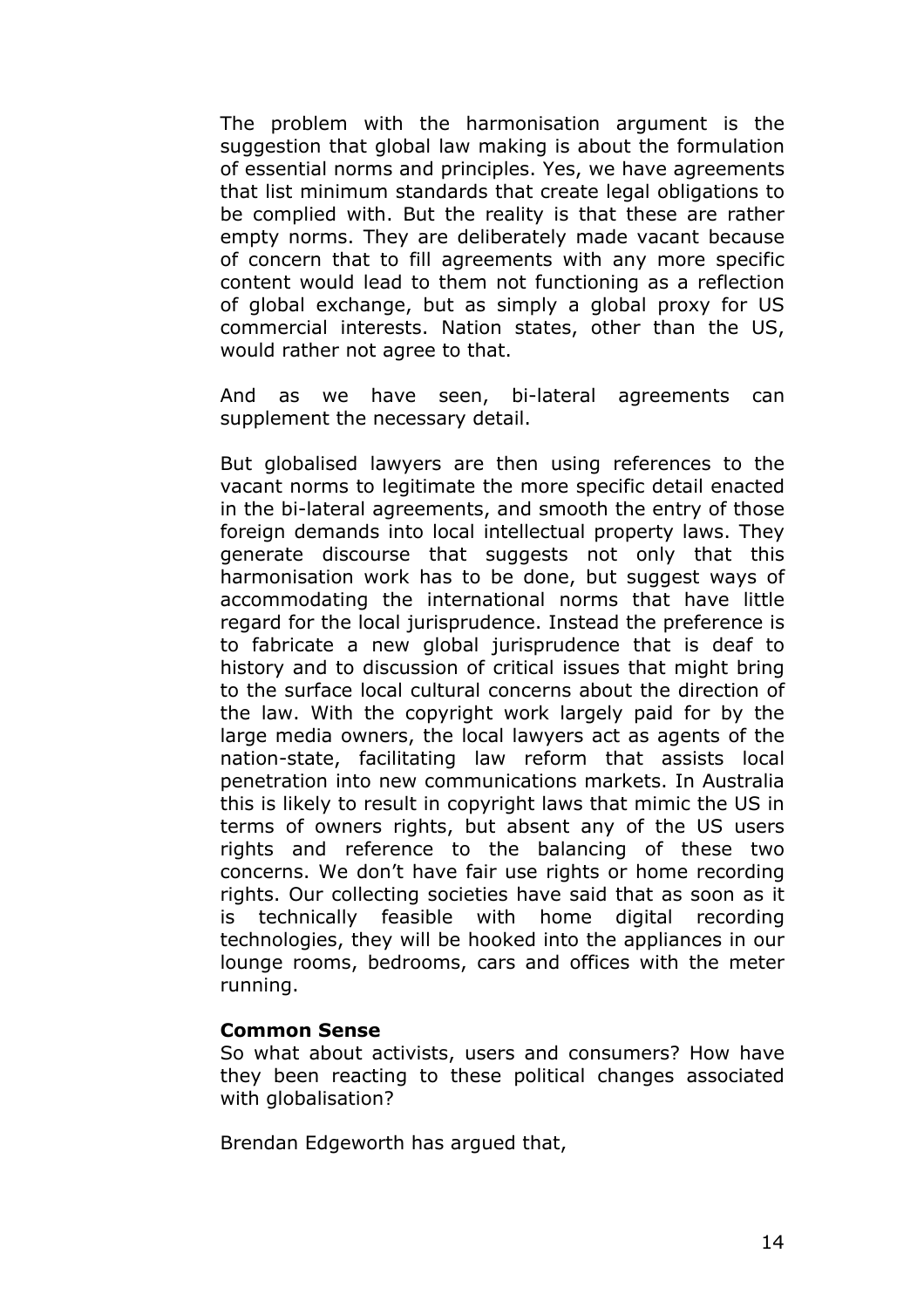*The re-characterisation of the legal subject from citizen to consumer, to citizen as consumer, also represents a shift in emphasis in the substantive content of citizenship rights ... the new arrangements give priority to particularistic and individualistic rights to purchase goods and services for the satisfaction of preferences in the package of rights expressive of citizenship.[14](#page-14-0)* 

Edgeworth is primarily referring to changes in the management of the welfare state and to the servicing of materials needs. However his comment that citizens are now conceived of as consumers could equally be applied to the contemporary conception of our creative and inventive needs as citizens.

With modernity we, as citizens, were expected to be respectful of the intellectual rights of individuals – but as copyright law conceived it, we all housed, in theory, an intellectual capacity to be an author, and well as to consume the products of such endeavours. Legitimation of intellectual rights in works remained tied to the State's interest in protecting individual private property rights. In the early 20<sup>th</sup> century provisions for new subject matter like sound recordings, film and broadcasting accommodated the commercial interests of corporations, but protection of those interests was still tied to interests in the underlying literary, dramatic and musical works that could remain individually owned, until the relevant interests are contractually assigned to the corporation. Postmodern explorations of this connection preoccupied copyright theory for much of the 1980s and 1990s. $15$ 

With globalisation at the end of the  $20<sup>th</sup>$  century, the legal priority of the State has changed. The State expresses little genuine interest in our individual capacity to contribute. With the new laws, the overwhelming presumption is that production is primarily the activity of the corporation, and legal protection is only directed to that end.

#### **Citizens as consumers**

 $\overline{a}$ 

The propaganda activity of the recording industry, asserting the faces of individual artists to front the push for stronger protection and litigation, was necessary political action. They had to combat our disbelief. We already knew that

<span id="page-14-0"></span><sup>14</sup> Brendan Edgeworth, *Law, Modernity, Postmodernity: legal change in the contracting state,* (Ashgate, 2003) at 137. <sup>15</sup> See generally Kathy Bowrey, "Who's writing copyright's

<span id="page-14-1"></span>history?", (1996) EIPR 18:6 pp322-329.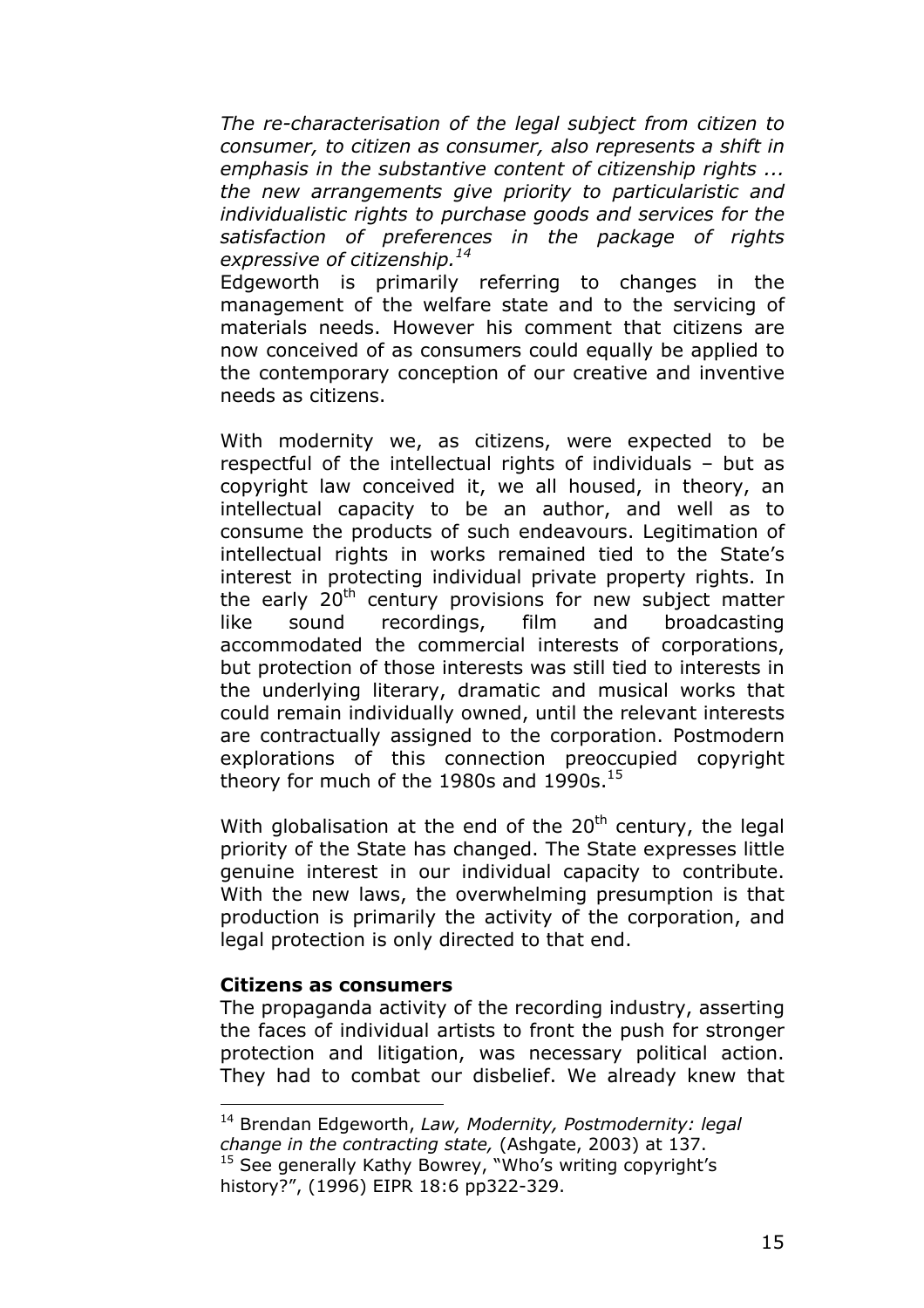our laws had little to do with the rights and interests of individual citizens anymore.

Did you notice that in the "Don't steal music" campaigns we weren't asked to speak out in support of the artist's creative endeavours per se. We were really only ever asked, as sycophantic fans, to line up in our rightful place as consumers of the images and product.

The conspicuous absence of the individual from contemporary copyright law can even be seen in unexpected areas such as moral rights. Though recent in Australia and only able to be asserted by individuals,  $16$  the law moderates the individual's rights by making provision for 'consenting' to various  $acts^{17}$  and 'voluntary' industry  $codes<sup>18</sup>$  that codify reasonable uses that can be made of works.<sup>19</sup> The freedom of the individual creator to control uses made of their work ends at the door of the corporate publisher and distributor.

Citizens, stripped of their active, productive capacities, are left only with their power as consumers. We, as citizens, are now supposed to express identity not through making, but through selecting and displaying branded products, and passively consuming arts and entertainment services that corporations market to us. The state is active in maintaining this limited form of global citizenship. Hence consumer rights and competition law issues can still be raised in legal fora. They are part of the new citizenship.

The assertion of anything more challenging, like peer-topeer and related technologies that express different goals and identities, is however strongly disciplined by the State and the courts. Thus in recent Australian litigation against students who ran an MP3 file sharing website, "Their story, as told in the media, is one of castigation and control. Law in this case disciplined by use of the criminal sanction albeit in the form of suspended sentences. No doubt the

<span id="page-15-0"></span> $16$  The Australian moral rights provisions are set out in Part IX of the Copyright Act 1968 (Cth). s190 creates rights for individual authors of all copyright "works" and for films.

<span id="page-15-1"></span><sup>17</sup> ss195AW;195AWA.

<span id="page-15-2"></span><sup>18</sup> ss195AR;195AS.

<span id="page-15-3"></span> $19$  The problem is not strictly an Australian one, nor entirely recent in the making, see Ian Castles, "New Zealand Moral Rights Law: Did Something Get Lost in Translation?" (2002) 8 *New Zealand Business Law Quarterly* 26-48 at 26.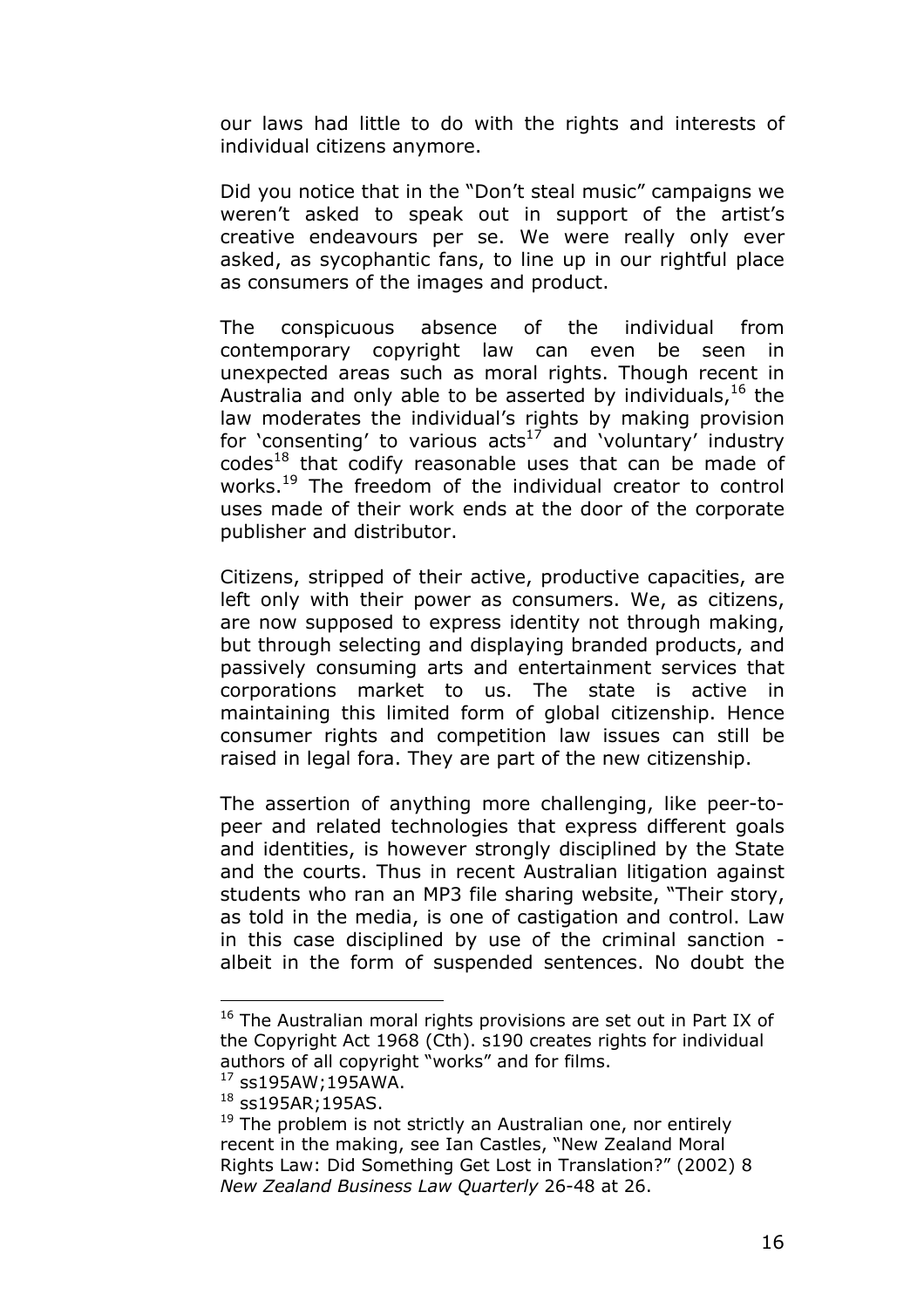'leniency' was due to the demeanour of the offenders. Tran told the press after his conviction "I strongly discourage anyone else from doing this as well". $20$ 

Here even though the conflict was ultimately managed in traditional legal forum - the legislature and courts - it is impossible to make sense of that activity without reference to the media coverage of the drama. The imagery that came with the news stories, and the advertising pushed out told everyone all they needed to know about the legal story. And whilst there were academic legal commentators like Jessica Litman, Michael Geist, Larry Lessig to name just a few prominent ones, you could argue that in the public imagination, it was more about making and combating propaganda – lurid stories, inflated predictions, and selling law as culture. Short, opinion pieces with their potted histories in the music and technology press served this audience well. For a time the subject of copyright law – where it came from, whose interests it serves, what its future was - was fashionable talk. You had to have an attitude about copyright law and keep up with the latest development. But that fad has since passed, in a mainstream sense.

What today's consumers, users and activists know about copyright law is only the experience of manipulation – generally the experience of being an object of legal regulation - of being cajoled, patronised, disciplined and punished. And if you have an interest in Kazaa, you are pretty good at law-as-manipulation yourself.

Activists, users and consumers have no reason to believe that law can wield power differently. Whether it is because of cynicism about power, despair or just a short attention span, there is little interest in legal theory. They have little knowledge of alternative directions in law ever existing. How legal theorists can meaningfully communicate with such a disinterested audience is quite a challenge.

# **Is critical theory lost in space?**

 $\overline{a}$ 

In 1993 Neil MacCormick argued that,

*Wherever there is law, there is normative order; wherever there is normative order institutionalised, there is law. Law is about institutional normative relations between* 

<span id="page-16-0"></span><sup>&</sup>lt;sup>20</sup> Martin Hardie, "Floss and the Crisis - Foreigner in a Free Land?", Sarai Reader, forthcoming at http://www.sarai.net/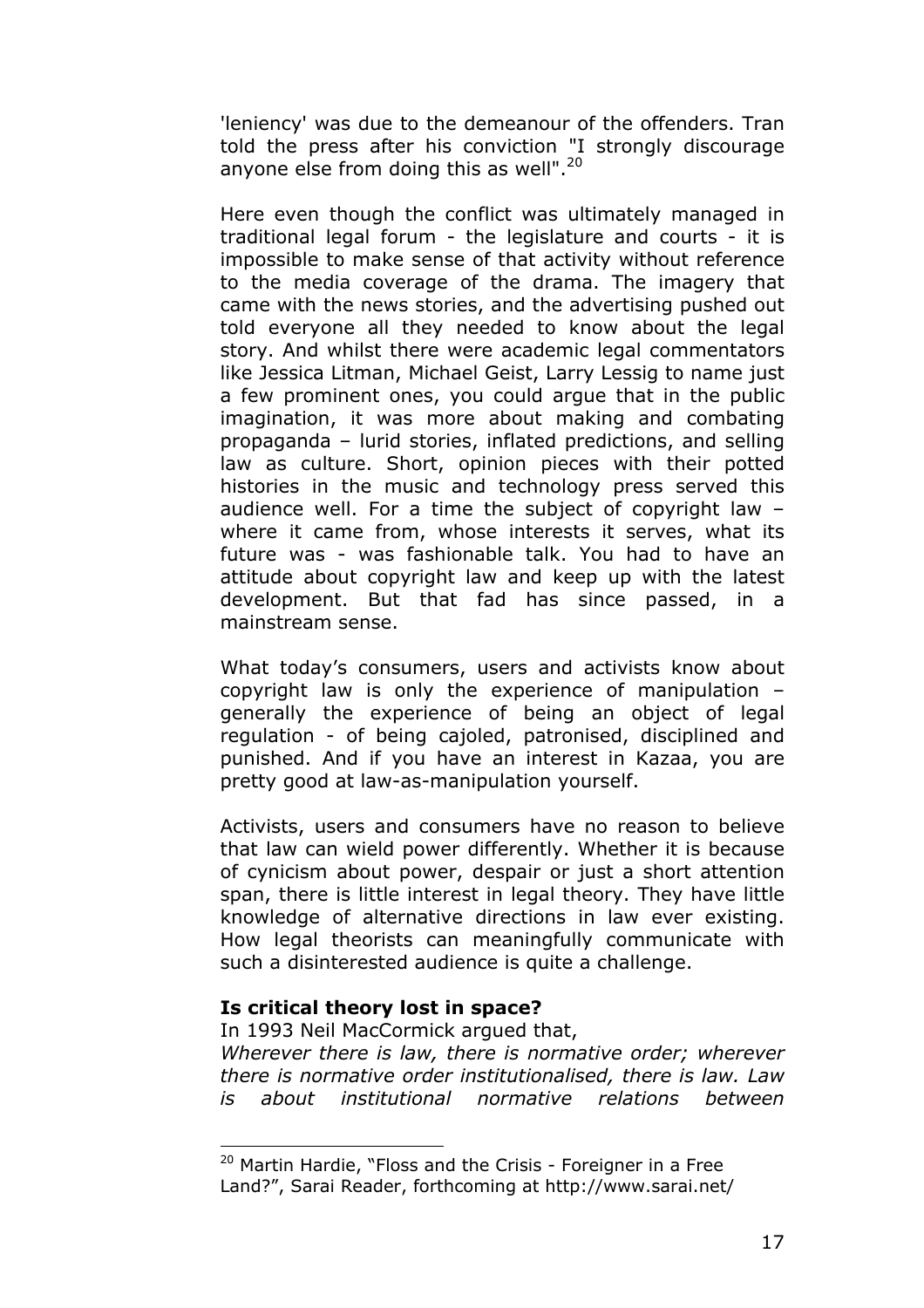*normatively recognised persons of sorts. Law is about rights and duties and, therefore, liberties and no rights.[21](#page-17-0)* But in relation to the new global technical forms of law, the institutions abstain from the formulation of legal norms, positive statements of rights or duties. The norms of the international law making bodies and bi-lateral treaty makers are also consciously left vacant, so they can be flexibly and locally inscribed, to accommodate the shifting political wills of the times.

For the past thirty years critical theory has been preoccupied with deconstructing the security, rationality and authority associated with the modern way of ruling. The focus for us as researchers has been clear. Our game was to play with the history of the politics behind the law – to complicate what others presented as self-evident truths; to highlight the contingencies hidden by the law; to drawn out inequities and sociological falsehoods; and often motivated by a desire to speak for those who were structurally disadvantaged and otherwise unlikely to be heard. This has led to concern for the relationship between culture and law. As Sarat and Kearns summaries it:

*a critical cultural studies of law must not only expose the history and political complicity of ideas of law and culture, but, according to (Rosemary) Coombe, it must also de-reify them. Doing so means ending the divorce of law and culture from 'creative practice and human agency'[.22](#page-17-1)*

Whilst I share the sentiment that law should not be divorced from culture and that we, as scholars should explore creativity and make space for human agency, I'm not sure with globalisation that there is a reification of ideas and values that is readily available for critical analysis anymore. Or that academics in today's universities are necessarily all that well placed to provide a relevant analysis.

#### **Documenting Theory**

 $\overline{a}$ 

Sure we can document the ongoing list of horrors. We can make glib asides to our students about the gossip behind this or that development. We can take sides in this or that dispute. The question is, can we do anything more than

<span id="page-17-0"></span><sup>21 &</sup>quot;Beyond the Sovereign State", (1993) *Modern Law Review*, 56:1 at11.

<span id="page-17-1"></span><sup>&</sup>lt;sup>22</sup> Austin Sarat and Thomas R. Kearns, "The Cultural Lives of Law", in A. Sarat and T. Kearns (eds), *Law and the Domains of Cultur*e, (Uni of Minnesota Press, 2000) at 11.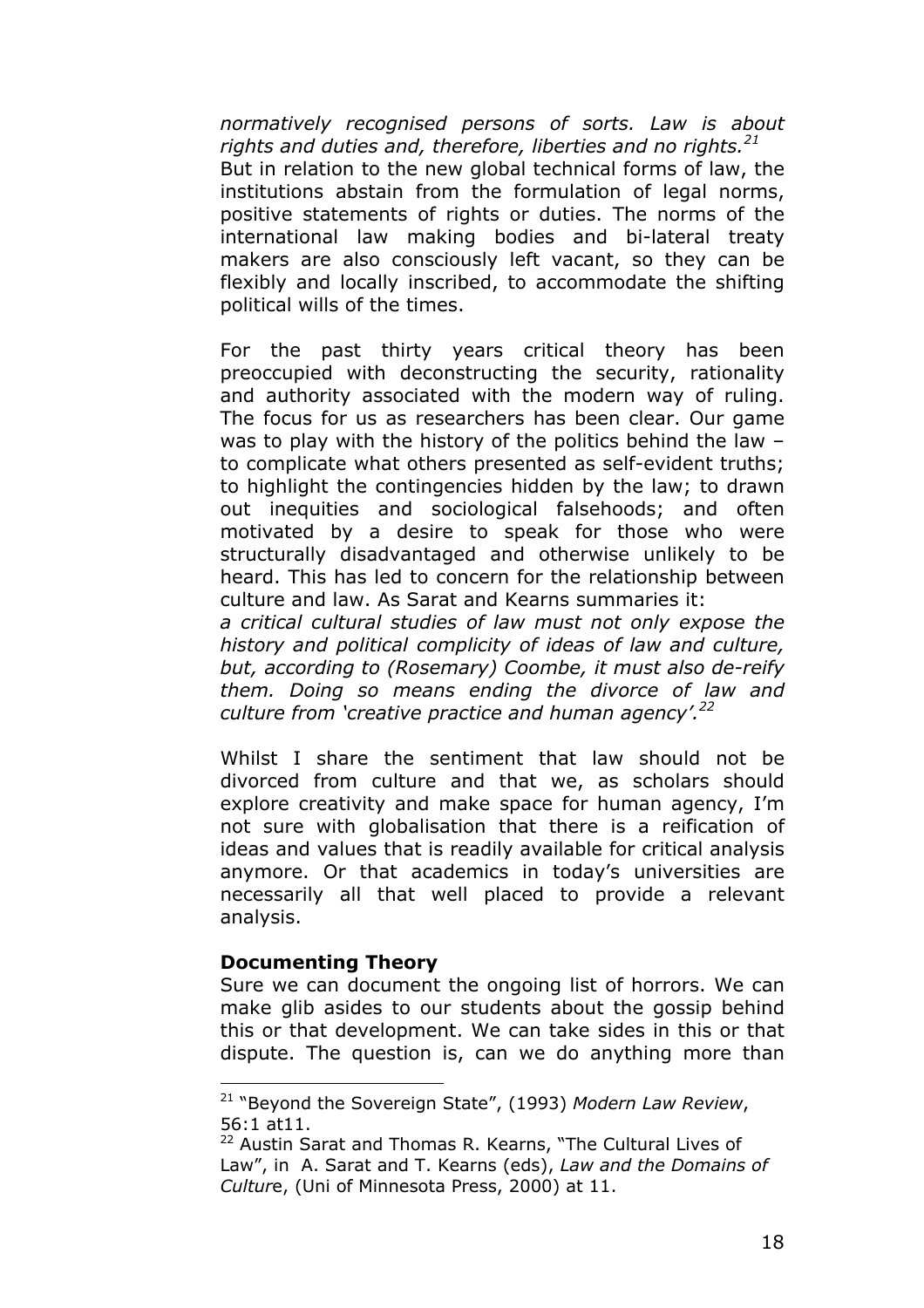that? Can we do anything to open up the discussion and bring to the law broader reflections on directions and consequences?

Peter Goodrich comments that the influence of intellectuals lies with their role as mediators between structures and practices,

*The intellectuals reflected… upon the structures, patterns or material and historical forces that had produced them.[23](#page-18-0)*  He notes that today,

*This means initially understanding the effect of new technologies of communication upon the transmission of symbolic capital and latterly challenging, subverting or deconstructing institutional, corporate and state interests that they represent[.24](#page-18-1)*

# **Viral theory networks**

With globalisation and distributed communications networks we have also seen the rise in importance in private, decentralised, unaccountable distributions of power. As academics we can use these networks too, the extent that the others that share these spaces will let us inject ourselves like viruses into the organs, and see if we can spread our ideas. We can use the media that is more clearly at our own disposal - continue to write articles, books, have conferences, blog, email and gossip. But in asking if we can afford to think about copyright in a global marketplace, the problem is that the primary audience for our work should not really be "us". So the question copyright academics need to ask is not "What does it matter who is speaking?, $"^{25}$  but rather "If a copyright academic speaks, is anyone listening?"

\*\*\*

# **Postscript**

 $\overline{a}$ 

Australia concluded a free trade agreement with the United States on 8 February 2004. Under the banner of

<span id="page-18-0"></span><sup>&</sup>lt;sup>23</sup> Peter Goodrich, "The Perspective Law of the Ego: Public Intellectuals and the Economy of Diffuse Returns", *Modern Law Review*, (2003), 66:2 294 at 297.

<span id="page-18-1"></span> $24$  ibid at 298.

<span id="page-18-2"></span><sup>&</sup>lt;sup>25</sup> In the 1980s and 90s this question became linked to theoretical readings of copyright influenced by the work of Michel Foucault, "What is an Author?", *Textual Strategies: Perspectives in Poststructuralist Criticism,* edited by J.V. Harari, (Ithica N.Y., Cornell University Press, 1979) p141.